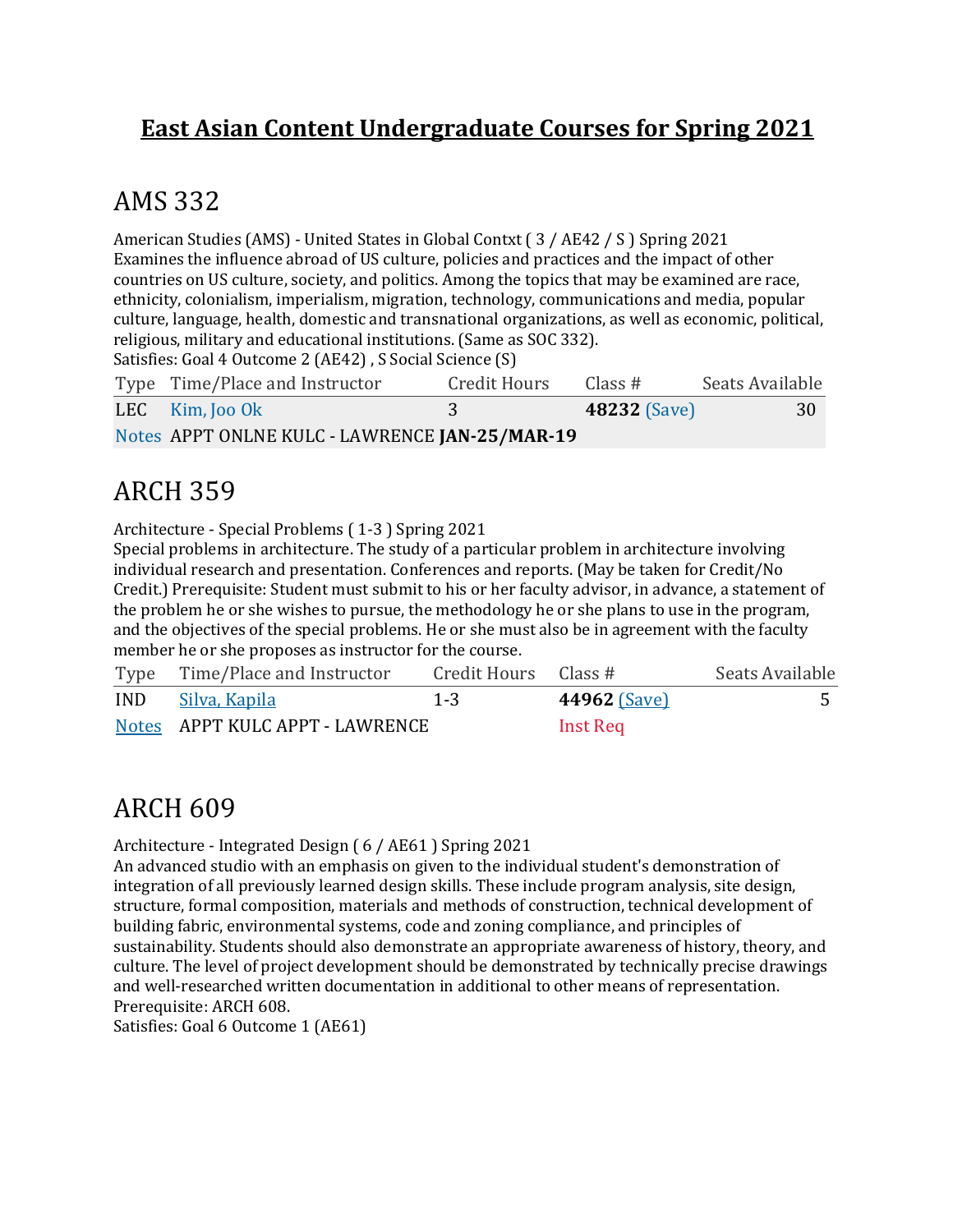|              | Type Time/Place and Instructor                                                           | Credit Hours | Class $#$       | Seats Available |
|--------------|------------------------------------------------------------------------------------------|--------------|-----------------|-----------------|
| LAB          | Silva, Kapila                                                                            |              | 51449 (Save)    |                 |
| <b>Notes</b> | M 01:30 - 05:15 PM MAR 301 - LAWRENCE<br>WF 01:30 - 05:15 PM ONLNE KULC - LAWRENCE       |              |                 |                 |
| LAB          | Silva, Kapila                                                                            |              | 57845 (Save)    |                 |
|              | Motes W 01:30 - 05:15 PM MAR 301 - LAWRENCE<br>MF 01:30 - 05:15 PM ONLNE KULC - LAWRENCE |              | <b>Inst Req</b> |                 |

### COMS 547

Communication Studies - Communication and Culture (3 / S ) Spring 2021 A study of the systematic relationship between communication and culture. Emphasis is on culture as a variable in communicative situations: cultural aspects of attitude and cognition, language interchange, cultural differences in extra-verbal behavior, interaction between oral traditions and mass media. Prerequisite: COMS 130, COMS 150, COMS 230, or an introduction course in anthropology. Satisfies: S Social Science (S)

| Type Time/Place and Instructor                    | Credit Hours | Class#              | Seats Available |
|---------------------------------------------------|--------------|---------------------|-----------------|
| LEC Zhang, Yan Bing                               |              | <b>54084</b> (Save) | 30              |
| Notes TuTh 11:00 - 12:15 PM ONLNE KULC - LAWRENCE |              |                     |                 |

## **EALC** 105

East Asian Languages&Cultures - Asian Religions (3 / AE42 / GE3H / H / HR / NW / W ) Spring 2021

A basic introduction to religion in India, China, and Japan with emphasis upon religions that affect the modern period. Not open to students who have taken REL 108/EALC 108. (Same as REL 106.) Satisfies: Goal 4 Outcome 2 (AE42), Goal 3 Arts and Humanities (GE3H), H Humanities (H), HR Philosophy & Religion PC (HR), NW Non-Western Culture (NW), World Culture (W)

| Type Time/Place and Instructor                 | Credit Hours | Class $#$           | Seats<br>Available |
|------------------------------------------------|--------------|---------------------|--------------------|
| LEC Lindsey, William                           |              | <b>58443 (Save)</b> | 30                 |
| Notes APPT ONLNE KULC - LAWRENCE MAR-22/MAY-14 |              |                     |                    |

## EALC 130

East Asian Languages&Cultures - Myth,Legend&Flk Beliefs E Asia (3 / AE42 / H / NW / W ) Spring 2021

A survey of the commonly held ideas about the beginning of the world, the role of gods and spirits in daily life, and the celebrations and rituals proper to each season of the year. The purpose of the course is to present the traditional world view of the peoples of East Asia. (Same as ANTH 293, REL 130.)

Satisfies: Goal 4 Outcome 2 (AE42), H Humanities (H), NW Non-Western Culture (NW), World Culture (W)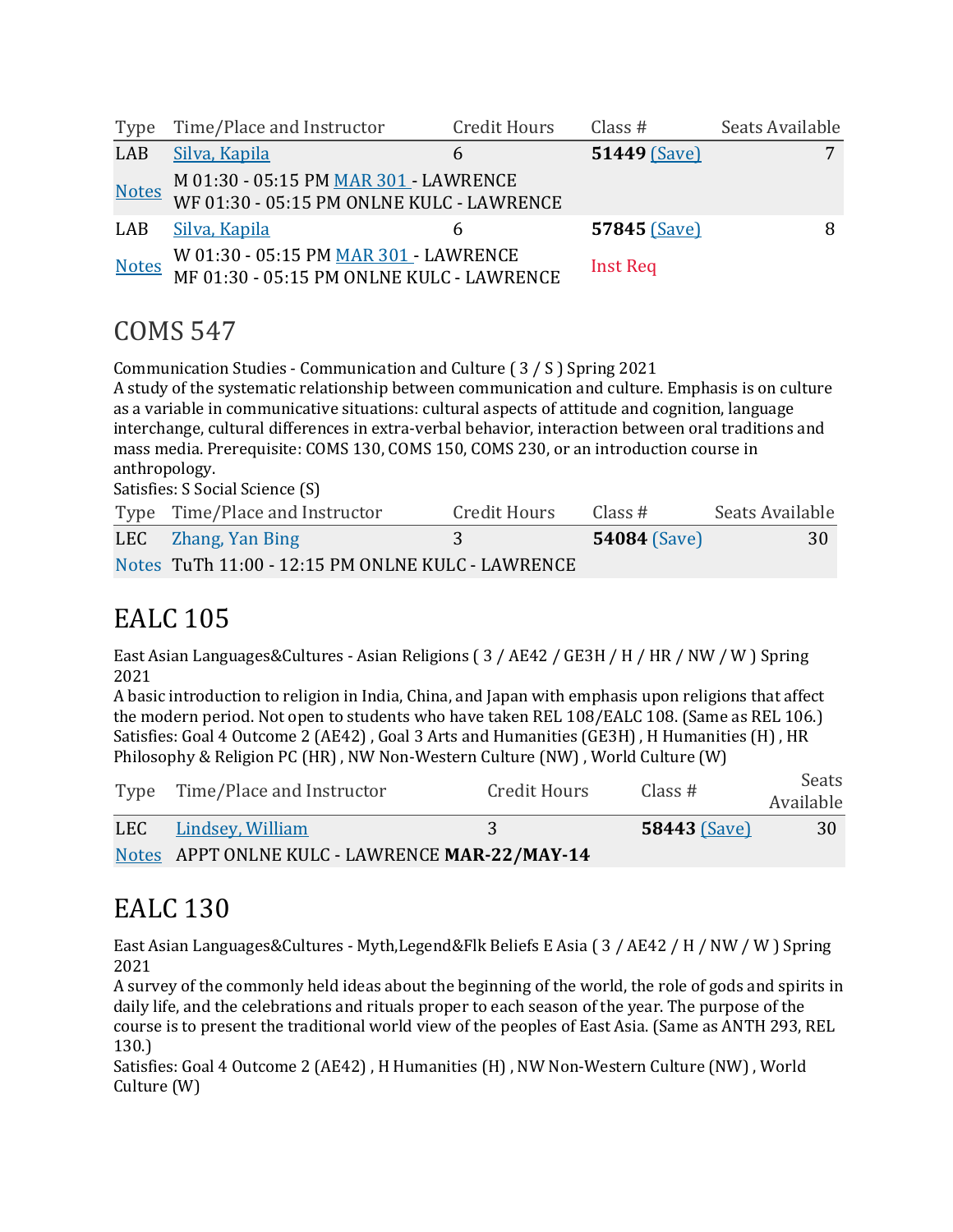|     | Type Time/Place and Instructor   | Credit Hours Class # |                     | Seats Available |
|-----|----------------------------------|----------------------|---------------------|-----------------|
| LEC | Williams, Crispin                |                      | <b>52272 (Save)</b> | 45              |
|     | Notes APPT ONLNE KULC - LAWRENCE |                      |                     |                 |

East Asian Languages&Cultures - Modern Chinese Fiction & Film ( $2-3$  / AE42 / H / W ) Spring 2021 A general survey of important Chinese fiction and film of the 20th century. Lectures, readings, and discussions in English. Knowledge of Chinese is not required. Not open to students with credit in EALC 518. This course is taught at the 300 and 500 levels with additional assignments at the 500level.

Satisfies: Goal 4 Outcome 2 (AE42), H Humanities (H), World Culture (W)

| Type Time/Place and Instructor   | Credit Hours Class # |                | Seats Available |
|----------------------------------|----------------------|----------------|-----------------|
| LEC Xiao, Faye                   | $2 - 3$              | $57529$ (Save) | 25              |
| Notes APPT ONLNE KULC - LAWRENCE |                      |                |                 |

#### EALC 330

East Asian Languages&Cultures - China's Cultural Legacy (3 / AE42 / H / HL / NW / W ) Spring 2021 An examination of Chinese literature and culture from earliest times to the modern period. Not open to students who have taken EALC 530. This course is taught at the 300 and 500 levels with additional assignments at the 500-level.

Satisfies: Goal 4 Outcome 2 (AE42), H Humanities (H), HL Literature & the Arts PC (HL), NW Non-Western Culture (NW), World Culture (W)

| Type Time/Place and Instructor                  | Credit Hours | Class #             | Seats Available |
|-------------------------------------------------|--------------|---------------------|-----------------|
| LEC McMahon, Keith                              |              | <b>57531 (Save)</b> | 15              |
| Notes MW 03:00 - 04:15 PM ONLNE KULC - LAWRENCE |              |                     |                 |

### EALC 331

East Asian Languages&Cultures - Studies in:  $(1-3/H/W)$  Spring 2021 Topics in the Chinese and Japanese cultures. Satisfies: H Humanities (H), World Culture (W)

|            | Type Time/Place and Instructor                                                      | Credit<br>Hours | Class $#$    | <b>Seats</b><br>Available |
|------------|-------------------------------------------------------------------------------------|-----------------|--------------|---------------------------|
| <b>LEC</b> | Topic: Art of Buddhism Zhu, Pinyan                                                  | 3               | 56307 (Save) | 25                        |
|            | Notes MW 11:00 - 12:15 PM LIN 412 - LAWRENCE                                        |                 |              |                           |
| LEC        | Topic: Ceramics of East Asia Stiller, Maya 3                                        |                 | 54746 (Save) | 25                        |
|            | Notes MW 09:30 - 10:45 AM ONLNE KULC - LAWRENCE                                     |                 |              |                           |
| <b>LEC</b> | Topic: Language & Society in East Asia $\overline{\text{Li}}_1$ <sub>3</sub><br>Yan |                 | 56190 (Save) | 20                        |
|            | Notes APPT ONLNE KULC - LAWRENCE                                                    |                 |              |                           |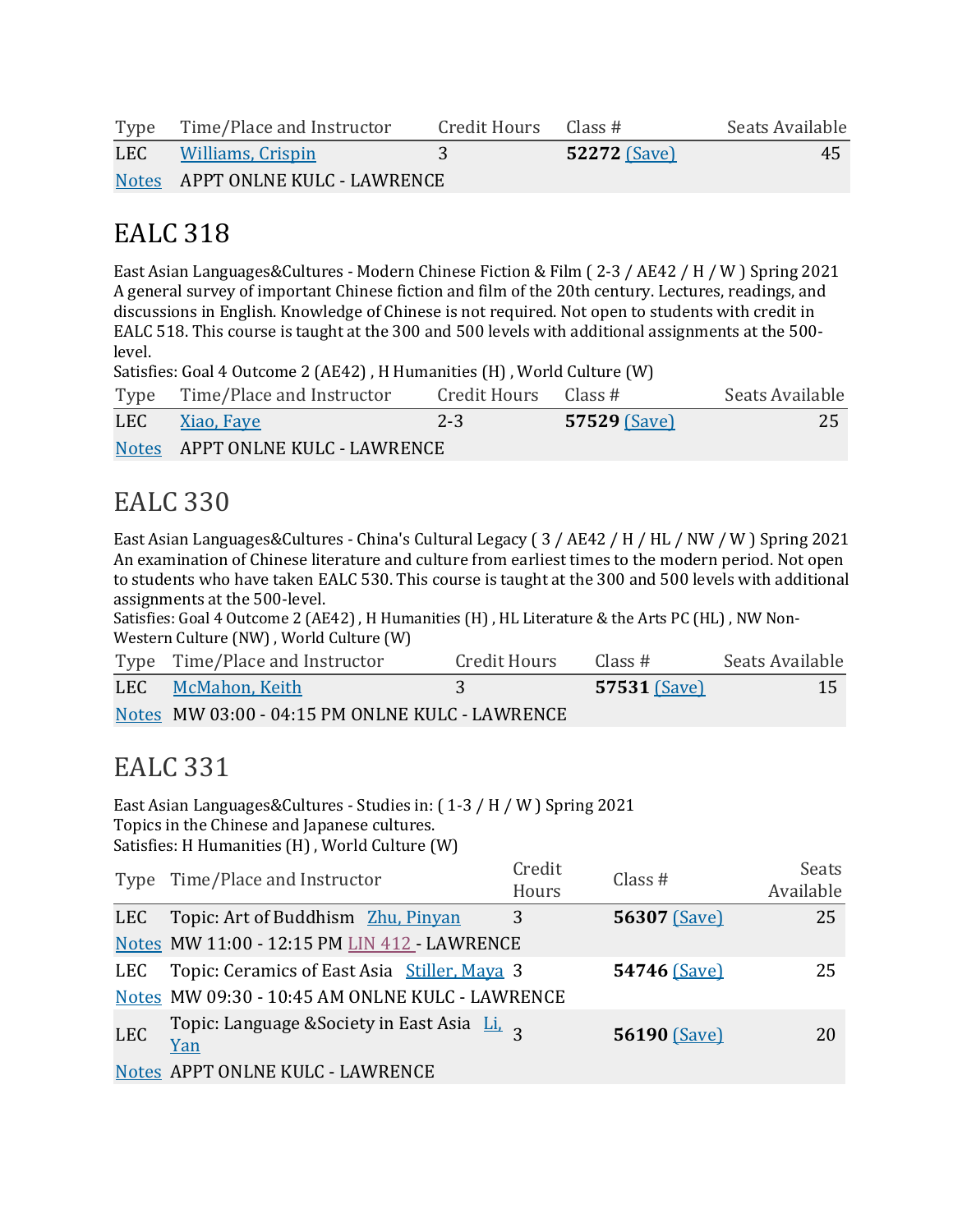East Asian Languages&Cultures - Post-Colonial Korea (3 / H ) Spring 2021

This course examines the history, society, and culture of South Korea from the time of its liberation from Japan in 1945 to the present in its East Asian and global context. The course uses a multidisciplinary approach, including history, anthropology, literature, and film. Prerequisite: EALC 361 or EALC 561, or permission of the instructor. Not open to student with credit in EALC 562. Satisfies: H Humanities (H)

| Type Time/Place and Instructor                  | Credit Hours | Class #        | Seats Available |
|-------------------------------------------------|--------------|----------------|-----------------|
| LEC Yun, Kyoim                                  |              | $57238$ (Save) | 20              |
| Notes MW 03:00 - 04:15 PM ONLNE KULC - LAWRENCE |              |                |                 |

## EALC 373

East Asian Languages&Cultures - Modern Korean Art & Culture (3 / AE42 / H) Spring 2021 This course is a thematic introduction to Korean art and culture with an emphasis on modern and contemporary Korea. Pre-modern works are contextualized with respect to contemporary issues. Students learn how to conduct a comprehensive analysis of an artwork by considering the political, historical and social conditions of its time within a broader East Asian cultural framework. (Same as HA 363.) Prerequisite: An introductory course in art history at the college level, or consent of instructor.

Satisfies: Goal 4 Outcome 2 (AE42), H Humanities (H)

|            | Type Time/Place and Instructor Credit Hours                                                                 |   | Class $#$           | Seats Available |
|------------|-------------------------------------------------------------------------------------------------------------|---|---------------------|-----------------|
| <b>LEC</b> | Murata, Daisuke                                                                                             | 3 | <b>58280 (Save)</b> | 25              |
|            | APPT ONLNE KULC - LAWRENCE JAN-25/MAR-19<br>Notes W 06:00 - 07:15 PM ONLNE KULC -<br>LAWRENCE JAN-25/MAR-19 |   |                     |                 |
| LEC        | Murata, Daisuke                                                                                             | 3 | 58281 (Save)        | 25              |
|            | APPT ONLNE KULC - LAWRENCE MAR-22/MAY-14<br>Notes W 06:00 - 07:15 PM ONLNE KULC -<br>LAWRENCE MAR-22/MAY-14 |   |                     |                 |

### EALC 412

East Asian Languages&Cultures - Visual&Literary Cultr Mod Japn  $(3/H)$  Spring 2021

This course examines the interconnections between the evolution of modern Japanese literature and vision technologies such as painting, panoramas, magic lanterns, stereoscopes, photography, motion pictures, television, and computers. The course provides an overview of modern Japanese literature from the perspectives of the visual culture in which that literature was conceived. The course considers such authors as Higuchi, Soseki, Ogai, Shimazaki, Akutagawa, Tanizaki, Yokomitsu, Kawabata, and Abe. Not open to students who have completed EALC 612.

Satisfies: H Humanities (H)

| Type Time/Place and Instructor | Credit Hours $\qquad$ Class # |              | Seats Available |
|--------------------------------|-------------------------------|--------------|-----------------|
| LEC Gerbert, Elaine            |                               | 57605 (Save) |                 |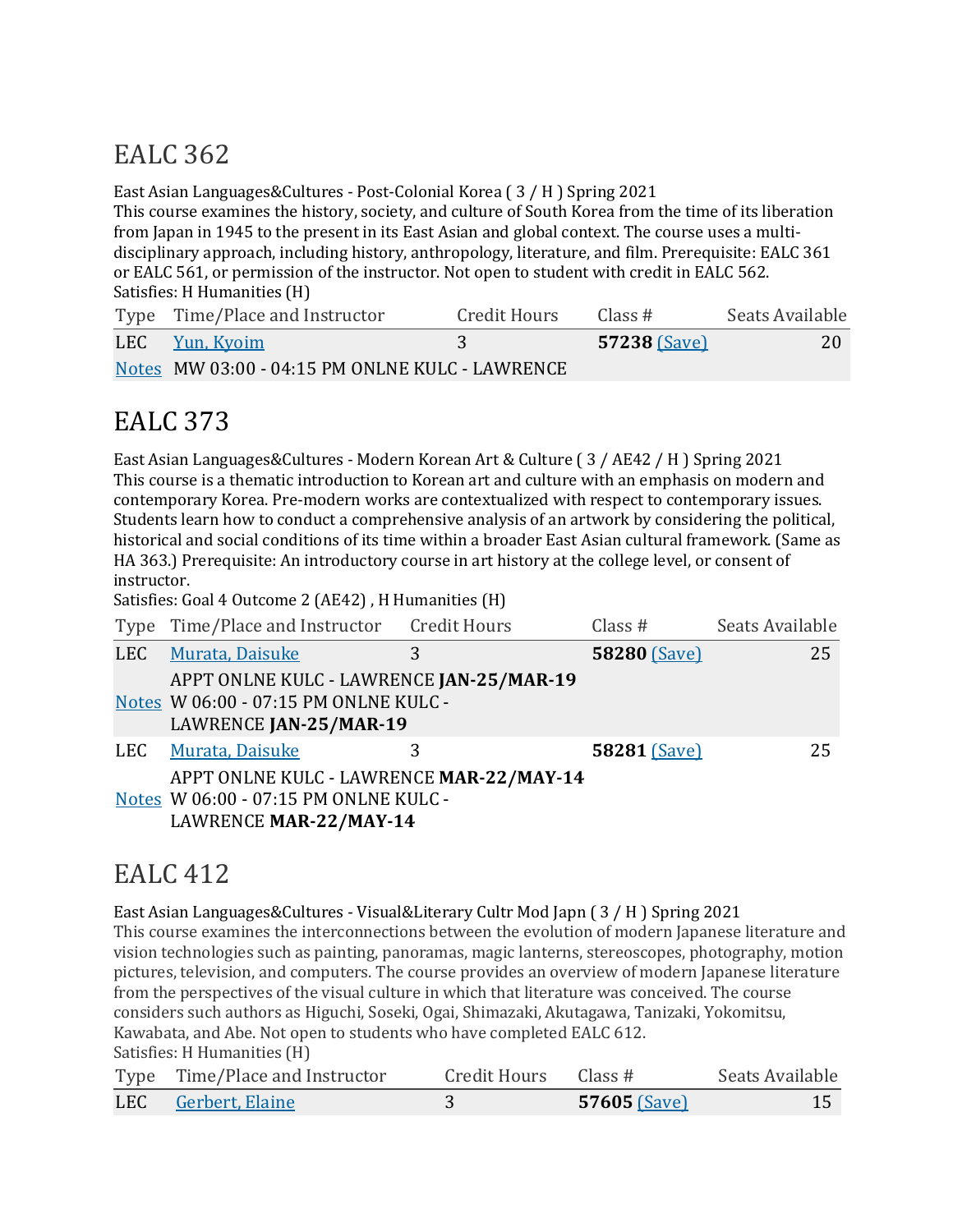East Asian Languages&Cultures - Studies in:  $(1-3 / H / W)$  Spring 2021 Topics in the Chinese and Japanese traditions. Satisfies: H Humanities (H), World Culture (W)

|            | Type Time/Place and Instructor                            | Credit<br>Hours | Class #             | Seats<br>Available |
|------------|-----------------------------------------------------------|-----------------|---------------------|--------------------|
| <b>LEC</b> | Topic: Sacred Feminine in<br>Korea&Japan Lindsey, William | $1 - 3$         | <b>58763 (Save)</b> | 13                 |
|            | Notes TuTh 02:30 - 03:45 PM SMI 208 - LAWRENCE            |                 |                     |                    |

## **EALC** 498

East Asian Languages&Cultures - Dir Readng in East Asn Lng&Clt (1-4 / AE61 / H / W) Spring 2021 Readings in English on an East Asian subject, selected by a student with the advice and direction of the instructor. Individual meetings and reports. Prerequisite: ECIV 104 or ECIV 304 and consent of instructor.

Satisfies: Goal 6 Outcome 1 (AE61), H Humanities (H), World Culture (W)

| Type         | Time/Place and Instructor | Credit Hours | Class $#$       | Seats Available |
|--------------|---------------------------|--------------|-----------------|-----------------|
| <b>IND</b>   | <b>Childs, Maggie</b>     | $1 - 4$      | 40985 (Save)    | 2               |
| <b>Notes</b> | APPT KULC APPT - LAWRENCE |              | <b>Inst Req</b> |                 |
| <b>IND</b>   | Gerbert, Elaine           | $1 - 4$      | 40987 (Save)    | 2               |
| <b>Notes</b> | APPT KULC APPT - LAWRENCE |              | <b>Inst Req</b> |                 |
| <b>IND</b>   | Li, Yan                   | $1-4$        | 45464 (Save)    | Unopened        |
| <b>Notes</b> | APPT KULC APPT - LAWRENCE |              | <b>Inst Req</b> |                 |
| <b>IND</b>   | McMahon, Keith            | $1 - 4$      | 40986 (Save)    | 1               |
| <b>Notes</b> | APPT KULC APPT - LAWRENCE |              | <b>Inst Req</b> |                 |

#### **EALC 499**

East Asian Languages&Cultures - Honors Thesis ( $3/$  Honors / AE61 / H / W ) Spring 2021 Required of all students working for a degree with honors. May be repeated for a total of nine semester hours.

Satisfies: Goal 6 Outcome 1 (AE61), H Humanities (H), World Culture (W), Honors

| Type Time/Place and Instructor  | Credit Hours $\;$ Class # |              | Seats Available |
|---------------------------------|---------------------------|--------------|-----------------|
| <b>IND</b> Childs, Maggie       |                           | 40988 (Save) |                 |
| Notes APPT KULC APPT - LAWRENCE |                           | Inst Req     |                 |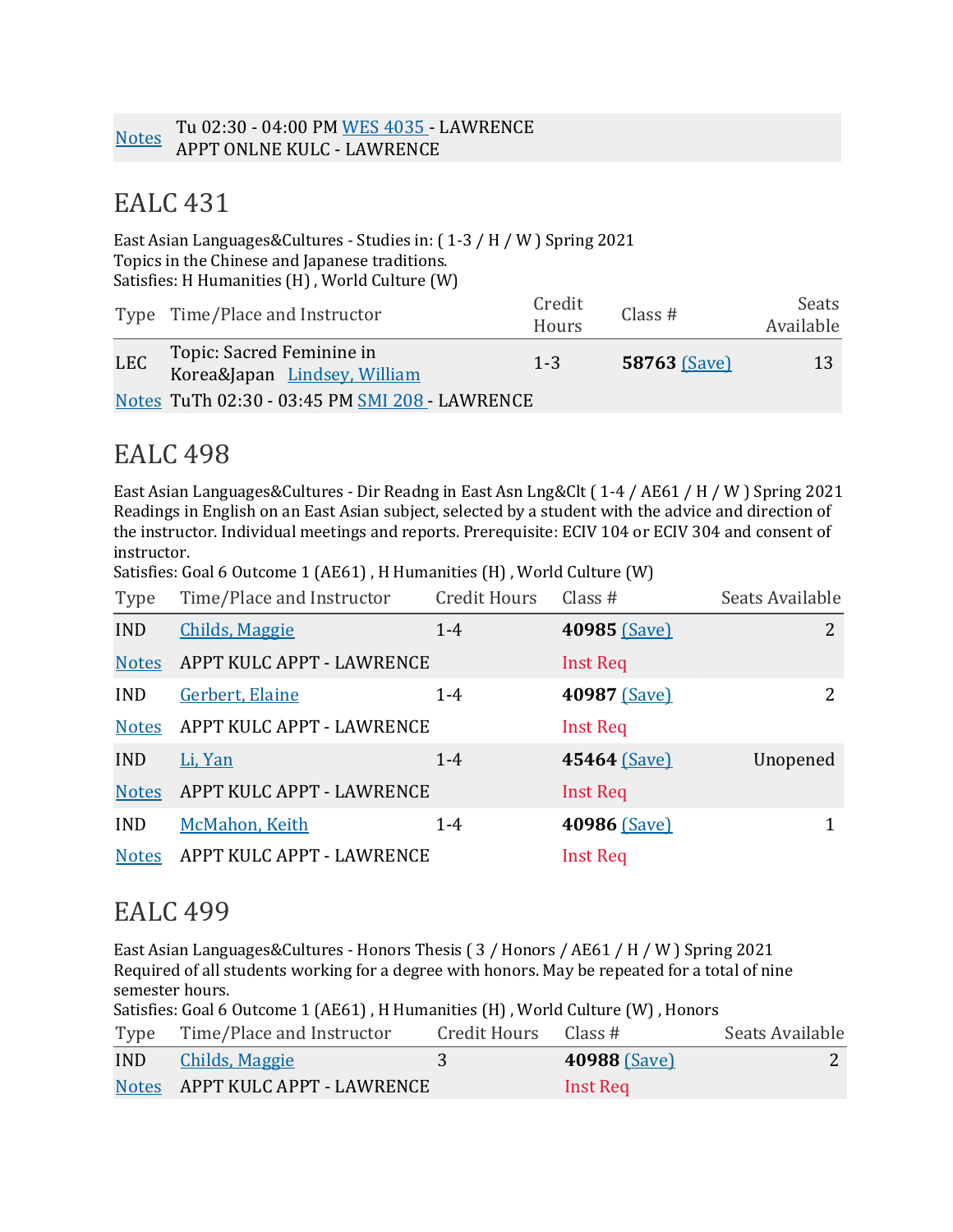| <b>IND</b>   | Gerbert, Elaine           | 3 | 40989 (Save)    | 1            |
|--------------|---------------------------|---|-----------------|--------------|
| <b>Notes</b> | APPT KULC APPT - LAWRENCE |   | <b>Inst Req</b> |              |
| <b>IND</b>   | <b>Kennedy, John</b>      | 3 | 44670 (Save)    | $\mathbf{1}$ |
| <b>Notes</b> | APPT KULC APPT - LAWRENCE |   | <b>Inst Req</b> |              |
| <b>IND</b>   | Li, Yan                   | 3 | 45465 (Save)    | Unopened     |
| <b>Notes</b> | APPT KULC APPT - LAWRENCE |   | <b>Inst Req</b> |              |
| <b>IND</b>   | <b>Lindsey, William</b>   | 3 | 50209 (Save)    | 1            |
| <b>Notes</b> | APPT KULC APPT - LAWRENCE |   | <b>Inst Req</b> |              |
| <b>IND</b>   | McMahon, Keith            | 3 | 40990 (Save)    | $\mathbf{1}$ |
| <b>Notes</b> | APPT KULC APPT - LAWRENCE |   | <b>Inst Req</b> |              |
| IND.         | Rath, Eric                | 3 | 54609 (Save)    | 5            |
| <b>Notes</b> | APPT KULC APPT - LAWRENCE |   |                 |              |
| <b>IND</b>   | Yun, Kyoim                | 3 | 47576 (Save)    | Unopened     |
| <b>Notes</b> | APPT KULC APPT - LAWRENCE |   | <b>Inst Req</b> |              |

East Asian Languages&Cultures - Modern Chinese Fiction & Film (3 / AE42 / H ) Spring 2021 A general survey of important Chinese fiction and film of the 20th century. Lectures, readings, and discussions in English. Knowledge of Chinese is not required. Not open to students with credit in EALC 318. This course is taught at the 300 and 500 levels with additional assignments at the 500level. Prerequisite: An introductory East Asian studies course such as ECIV 104 or ECIV 304 or EALC 105; or consent of instructor.

Satisfies: Goal 4 Outcome 2 (AE42), H Humanities (H)

|     | Type Time/Place and Instructor   | Credit Hours Class # |                     | Seats Available |
|-----|----------------------------------|----------------------|---------------------|-----------------|
| LEC | Xiao, Faye                       |                      | <b>57530 (Save)</b> | 25              |
|     | Notes APPT ONLNE KULC - LAWRENCE |                      |                     |                 |

### **EALC** 530

East Asian Languages&Cultures - China's Cultural Legacy (3 / AE42 / H / NW / W ) Spring 2021 An examination of Chinese literature and culture from earliest times to the modern period. This course is taught at the 300 and 500 levels with additional assignments at the 500-level. Prerequisite: An introductory East Asian studies course, such as ECIV 104 or ECIV 304 or EALC 105; or consent of the instructor. Not open to students with credit in EALC 330.

Satisfies: Goal 4 Outcome 2 (AE42), H Humanities (H), NW Non-Western Culture (NW), World Culture  $(W)$ 

| Type Time/Place and Instructor                  | Credit Hours | Class #        | Seats Available |
|-------------------------------------------------|--------------|----------------|-----------------|
| LEC McMahon, Keith                              | 3            | $57532$ (Save) | 15              |
| Notes MW 03:00 - 04:15 PM ONLNE KULC - LAWRENCE |              |                |                 |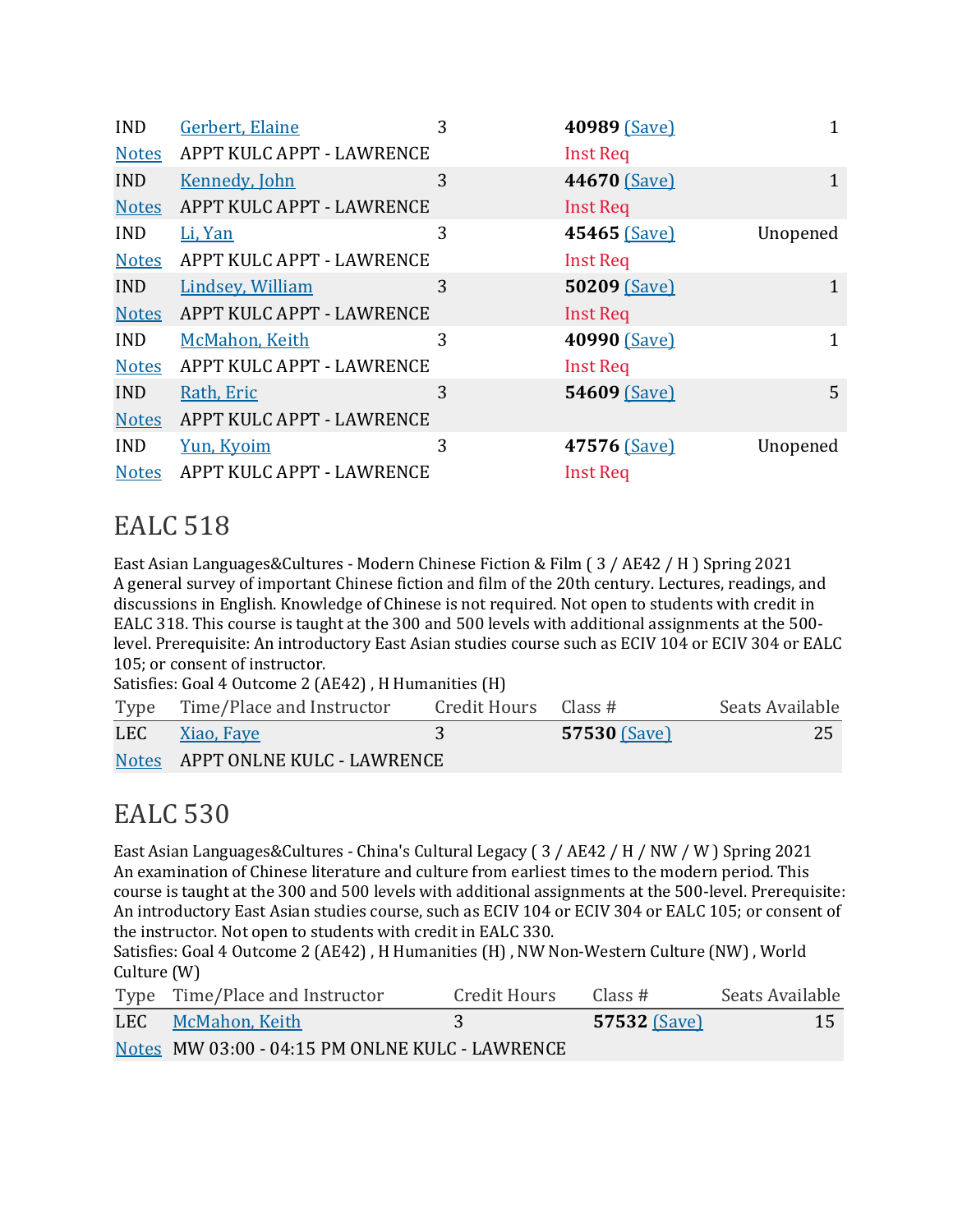East Asian Languages&Cultures - Post-Colonial Korea  $(3/H)$  Spring 2021

This course examines the history, society, and culture of South Korea from the time of its liberation from Japan in 1945 to the present in its East Asian and global context. The course uses a multidisciplinary approach, including history, anthropology, literature, and film. Prerequisite: EALC 361 or EALC 561, or permission of the instructor. There are additional readings and more extensive writing assignments than in EALC 362. Not open to students with credit in EALC 362. Satisfies: H Humanities (H)

| Type Time/Place and Instructor                  | Credit Hours | Class #             | Seats Available |
|-------------------------------------------------|--------------|---------------------|-----------------|
| LEC Yun, Kyoim                                  |              | <b>57239 (Save)</b> | 20              |
| Notes MW 03:00 - 04:15 PM ONLNE KULC - LAWRENCE |              |                     |                 |

## EALC 584

East Asian Languages&Cultures - Modern China (3 / AE42 / H / NW / W ) Spring 2021 An intensive survey of China's history from the early 19th century to the present. Key topics include the decline of the traditional system, the rise of communism, the Maoist era, and the tensions of change and control in the 1980s and 1990s. (Same as HIST 584.)

Satisfies: Goal 4 Outcome 2 (AE42), H Humanities (H), NW Non-Western Culture (NW), World Culture  $(W)$ 

| Type         | Time/Place and Instructor                                                   | Credit Hours | Class #             | Seats Available |
|--------------|-----------------------------------------------------------------------------|--------------|---------------------|-----------------|
| <b>LEC</b>   | Greene, Megan                                                               | 3            | <b>58111 (Save)</b> |                 |
| <b>Notes</b> | Tu 09:30 - 10:45 AM WES 4008 - LAWRENCE<br>APPT ONLNE KULC - LAWRENCE       |              |                     |                 |
| LEC          | Greene, Megan                                                               |              | <b>58112 (Save)</b> |                 |
|              | Th 09:30 - 10:45 AM WES 4008 - LAWRENCE<br>Notes APPT ONLNE KULC - LAWRENCE |              |                     |                 |

### EALC 590

East Asian Languages&Cultures - Tpcs in East Asian Lang&Cultr:  $(1-9/H/W)$  Spring 2021 Specific topical courses will be offered every year covering a number of disciplines. Credit, description, and prerequisites will vary. Note: May be repeated for credit up to the stated limit. Satisfies: H Humanities (H), World Culture (W)

|            | Type Time/Place and Instructor                            | Credit<br>Hours | Class $#$           | Seats<br>Available |
|------------|-----------------------------------------------------------|-----------------|---------------------|--------------------|
| <b>LEC</b> | Topic: Sacred Feminine in<br>Korea&Japan Lindsey, William | $1 - 9$         | 58708 (Save)        | 13                 |
|            | Notes TuTh 02:30 - 03:45 PM SMI 208 - LAWRENCE            |                 |                     |                    |
| LEC        | Topic: Classical Tibetan II Lhunpo, Champa 3              |                 | 54901 (Save)        |                    |
|            | Notes MW 02:30 - 03:45 PM WES 2106 - LAWRENCE             |                 |                     |                    |
|            | LEC Topic: Advanced Uyghur IV Amat, Akbar                 |                 | <b>56423 (Save)</b> |                    |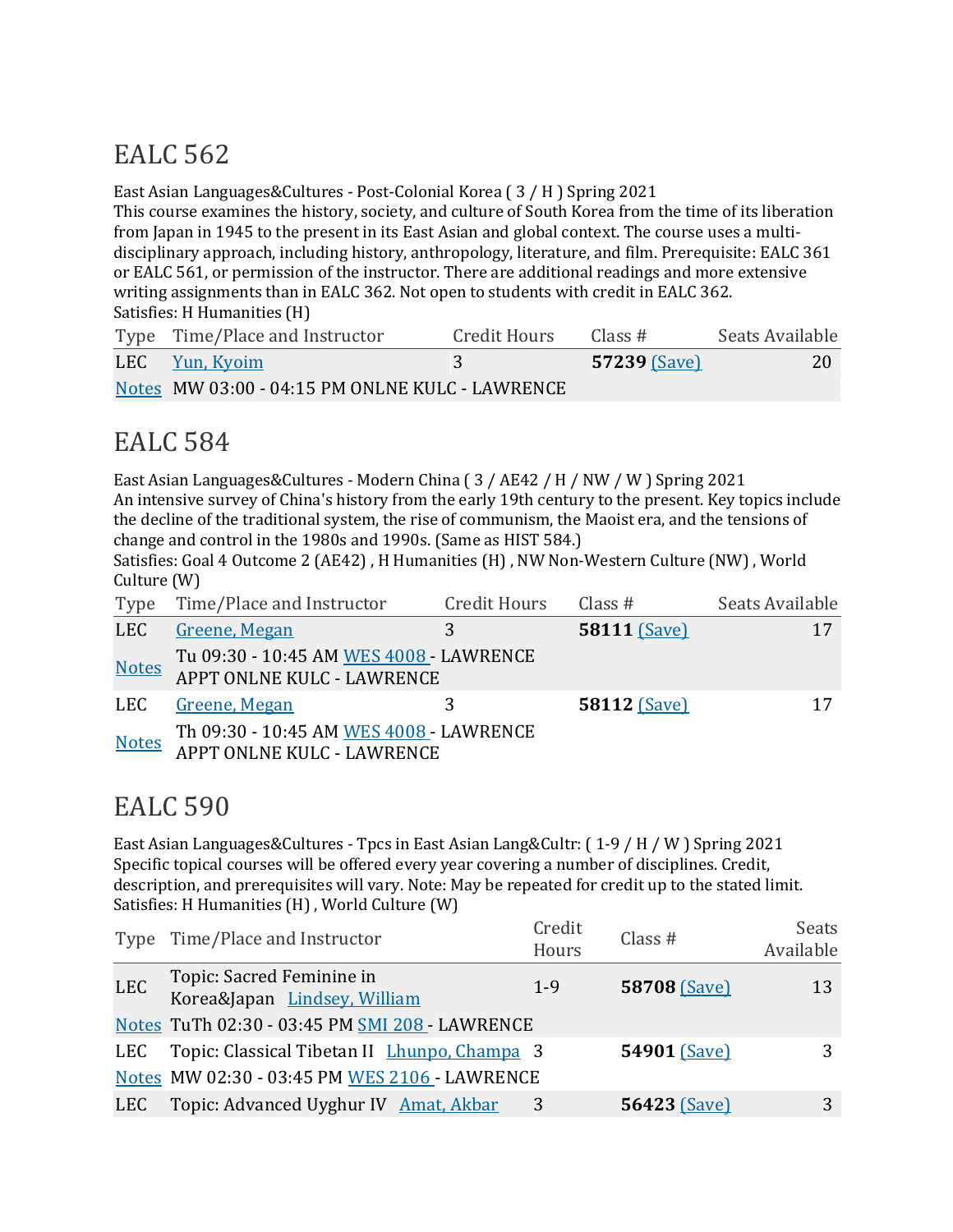|            | MWF 11:00 - 11:45 AM WES 2106 - LAWRENCE<br>MWF 11:00 - 11:45 AM ONLNE KULC - LAWRENCE | Inst Req     |    |
|------------|----------------------------------------------------------------------------------------|--------------|----|
| LEC        | Topic: Intermediate Uyghur II Amat, Akbar 3                                            | 57233 (Save) | 3  |
|            | MW 05:00 - 06:15 PM WES 2106 - LAWRENCE<br>MW 05:00 - 06:15 PM ONLNE KULC - LAWRENCE   | Inst Req     |    |
| <b>LEC</b> | Topic: Contemporary East Asia Mizumura, 3<br>Ayako                                     | 55023 (Save) | 16 |
|            | Notes Th 04:00 - 06:30 PM ONLNE KULC - LAWRENCE                                        |              |    |

East Asian Languages&Cultures - Visual&Literary Cultr Mod Japn  $(3/H)$  Spring 2021 This course examines the interconnections between the evolution of modern Japanese literature and vision technologies such as painting, panoramas, magic lanterns, stereoscopes, photography, motion pictures, television, and computers. The course provides an overview of modern Japanese literature from the perspectives of the visual culture in which that literature was conceived. The course considers such authors as Higuchi, Soseki, Ogai, Shimazaki, Akutagawa, Tanizaki, Yokomitsu, Kawabata, and Abe. There will be additional assignments for students in 612. Not open to students who have completed EALC 412.

Satisfies: H Humanities (H)

|              | Type Time/Place and Instructor                                               | Credit Hours | Class #             | Seats Available |
|--------------|------------------------------------------------------------------------------|--------------|---------------------|-----------------|
|              | LEC Gerbert, Elaine                                                          |              | <b>57606 (Save)</b> | 15              |
| <b>Notes</b> | Tu 02:30 - 04:00 PM <u>WES 4035 -</u> LAWRENCE<br>APPT ONLNE KULC - LAWRENCE |              |                     |                 |

### **EALC** 642

East Asian Languages&Cultures - Chinese Thought ( $3$  / AE42 / GE3H / H / NW / W ) Spring 2021 This course focuses on questions about virtue (human excellence) and the nature of a good human life. After introducing contemporary philosophic debates about virtue and the good life, we will use philosophic methods to unearth the views that are embedded in classical Chinese Confucian, Daoist, and Buddhist texts. Students will learn to use contemporary philosophy to enrich their understanding of historical texts and develop their own views in light of the disagreements that divide Confucians, Daoists, Buddhists, Stoics, Aristotelians, and Kantians. Not open to students with credit in EALC 132. (Same as HUM 524 and PHIL 506.) Prerequisite: Eastern civilizations course or a course in Asian history or a distribution course in philosophy.

Satisfies: Goal 4 Outcome 2 (AE42), Goal 3 Arts and Humanities (GE3H), H Humanities (H), NW Non-Western Culture (NW), World Culture (W)

| Type Time/Place and Instructor | Credit Hours | Class #        | Seats Available |
|--------------------------------|--------------|----------------|-----------------|
| LEC Cokelet, Bradford          |              | $52454$ (Save) |                 |

Notes MWF 11:00 - 11:45 AM WES 4062 - LAWRENCE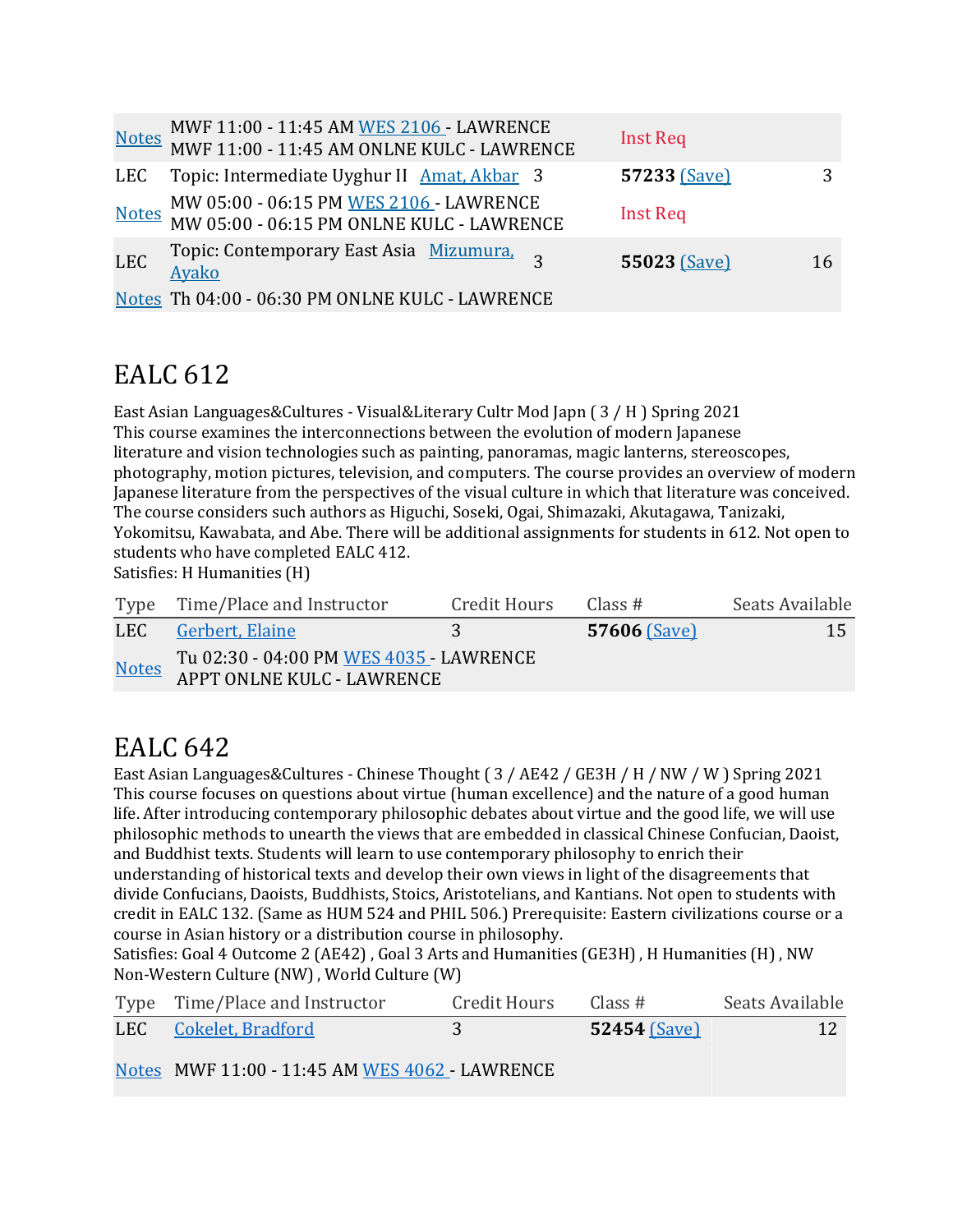### **ECIV 104**

Eastern Civilization (ECIV) - Eastern Civilizations (3 / AE42 / H / HL / NW / W ) Spring 2021 This course acquaints the student with the broad outlines of the traditional cultures and literatures of East Asia, and explores the interaction between these regions and cultures as well as their continuities and disparities. Course materials include translations and discussions of original sources. The course is most appropriate for students with no background in Asian culture. Does not complete major requirement. Not open to students with credit in ECIV 304. Satisfies: Goal 4 Outcome 2 (AE42), H Humanities (H), HL Literature & the Arts PC (HL), NW Non-Western Culture (NW), World Culture (W) Type Time/Place and Instructor Credit Hours Class # Seats Available

| <b>LEC</b>                                                                              | <b>Childs, Maggie</b><br><b>Billings, Taylor</b> | 3                                                                   | $51046$ (Save) | 20 |
|-----------------------------------------------------------------------------------------|--------------------------------------------------|---------------------------------------------------------------------|----------------|----|
|                                                                                         |                                                  | Notes APPT ONLNE KULC - LAWRENCE JAN-25/MAR-19                      |                |    |
| LEC                                                                                     | <b>Childs, Maggie</b><br><b>Billings, Taylor</b> | २                                                                   | 51076 (Save)   | 26 |
| $\mathbf{X}$ , $\mathbf{Y}$ , $\mathbf{Y}$ , $\mathbf{Y}$ , $\mathbf{Y}$ , $\mathbf{Y}$ |                                                  | $\lambda$ ppm out ut this quite superior as a distance of $\lambda$ |                |    |

Notes APPT ONLNE KULC - LAWRENCE **MAR-22/MAY-14**

### ECIV 304

Eastern Civilization (ECIV) - Eastern Civilizations ( $3$  / AE42 / H / HL / NW / W ) Spring 2021 This course acquaints the student with the broad outlines of the traditional cultures and literatures of East Asia, and explores the interaction between these regions and cultures as well as their continuities and disparities. Course materials include translations and discussions of original sources. The course is most appropriate for students with no background in Asian culture. Not open to students with credit in ECIV 104. If majoring in EALC and have completed ECIV 104, see major advisor about completing the ECIV 304 major requirement.

Satisfies: Goal 4 Outcome 2 (AE42), H Humanities (H), HL Literature & the Arts PC (HL), NW Non-Western Culture (NW), World Culture (W)

| Type Time/Place and Instructor                  | Credit Hours | Class #             | Seats Available |
|-------------------------------------------------|--------------|---------------------|-----------------|
| LEC Childs, Maggie                              |              | <b>50627</b> (Save) | 20              |
| Notes MW 12:30 - 01:45 PM ONLNE KULC - LAWRENCE |              |                     |                 |

### ECIV 305

Eastern Civilization (ECIV) - Eastern Civilizations Honors ( $3/$  Honors / AE42 / H / HL / NW / W ) Spring 2021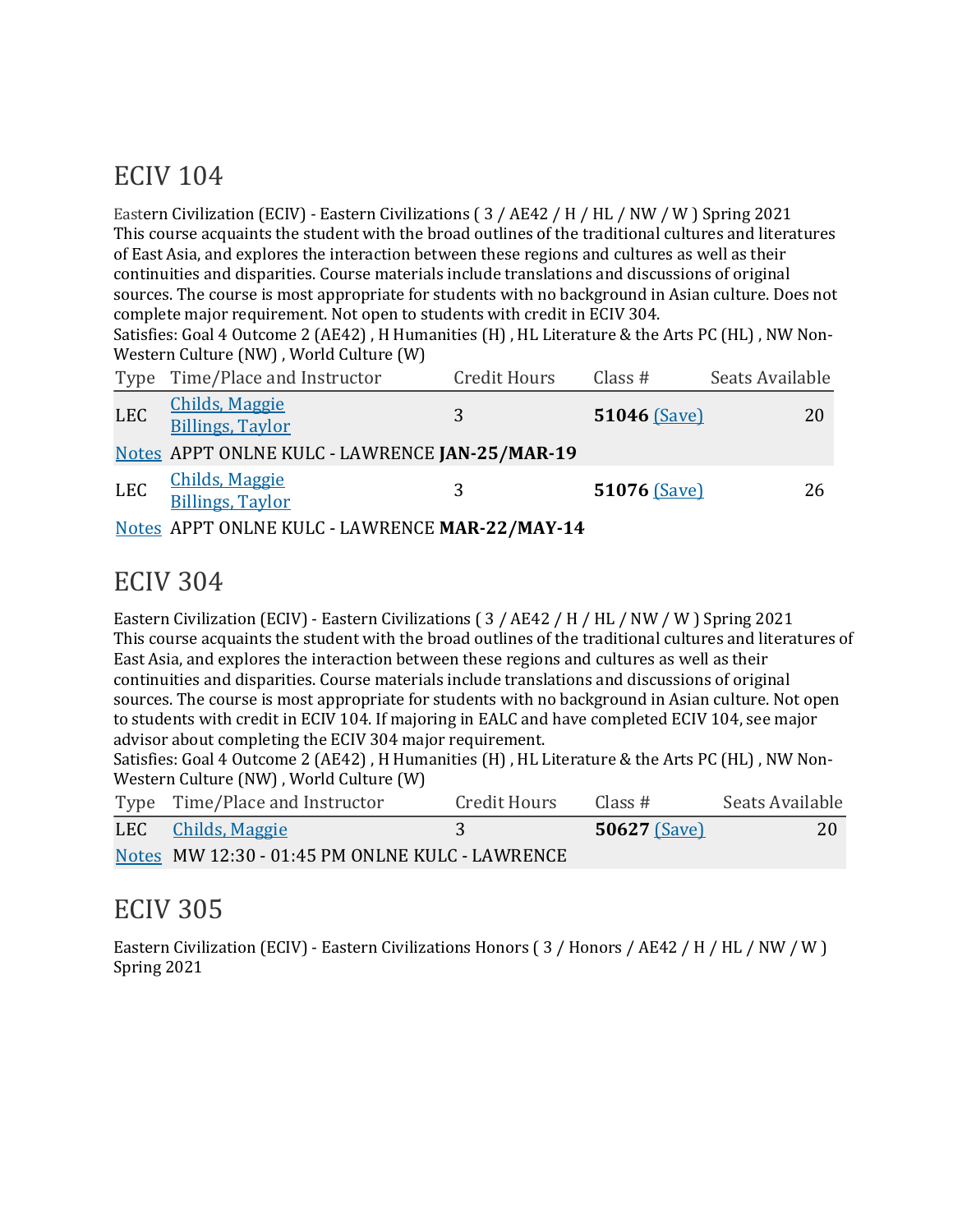An introductory course designed to acquaint the student with the broad outlines of the traditional cultures and literatures of East Asia. By reading translations of original source materials, the student is able to see the interaction among the various cultures as well as their essential continuity. The course is most appropriate for students without any background in Asian culture. Similar to ECIV 304, but reading and writing assignments reflect the fact that this is an honors course. Open only to students in the University Honors Program or by permission of instructor.

Satisfies: Goal 4 Outcome 2 (AE42), H Humanities (H), HL Literature & the Arts PC (HL), NW Non-Western Culture (NW), World Culture (W), Honors

| Type Time/Place and Instructor                           | Credit Hours | Class #        | Seats Available |
|----------------------------------------------------------|--------------|----------------|-----------------|
| LEC Childs, Maggie                                       | -3           | $54417$ (Save) | <b>10</b>       |
| Notes MW 12:30 - 01:45 PM ONLNE KULC - LAWRENCE Inst Req |              |                |                 |

### GIST 502

Global & International Studies - Advncd Topcs South Asian Stds:  $(1-3/0)$  Spring 2021 An interdisciplinary study of topics related to South Asia. May be repeated for credit if content varies. Prerequisite depends on specific topic offered.

Satisfies: U Undesignated elective (U)

|     | Type Time/Place and Instructor                         | Credit<br>Hours | Class #        | Seats Available |
|-----|--------------------------------------------------------|-----------------|----------------|-----------------|
| LEC | Topic: Buddhist Tradition in<br>Asia Stevenson, Daniel | $1 - 3$         | $56424$ (Save) | 30              |
|     | Notes APPT ONLNE KULC - LAWRENCE JAN-25/MAR-19         |                 |                |                 |

### GIST 678

Global & International Studies - Chinese Foreign Policy ( $3 / S / W$ ) Spring 2021

In-depth examination of China's changing policies toward other countries with special emphasis on policy-making process, negotiating behavior, military strategy, economic relations, and cultural diplomacy. (Same as EALC 678 and POLS 678.) Prerequisite: Sophomore level or consent of the instructor.

Satisfies: S Social Science (S), World Culture (W)

| Type Time/Place and Instructor                                     | Credit Hours | Class #      | Seats<br>Available |
|--------------------------------------------------------------------|--------------|--------------|--------------------|
| LEC Kennedy, John                                                  | 3.           | 57535 (Save) | 23                 |
| Notes Tu 05:00 - 09:30 PM ONLNEOFCP - OFF CAMPUS JAN-<br>05/MAR-02 |              |              |                    |

### HA 166

History of Art - The Visual Arts of East Asia (3 / AE42 / GE3H / W ) Spring 2021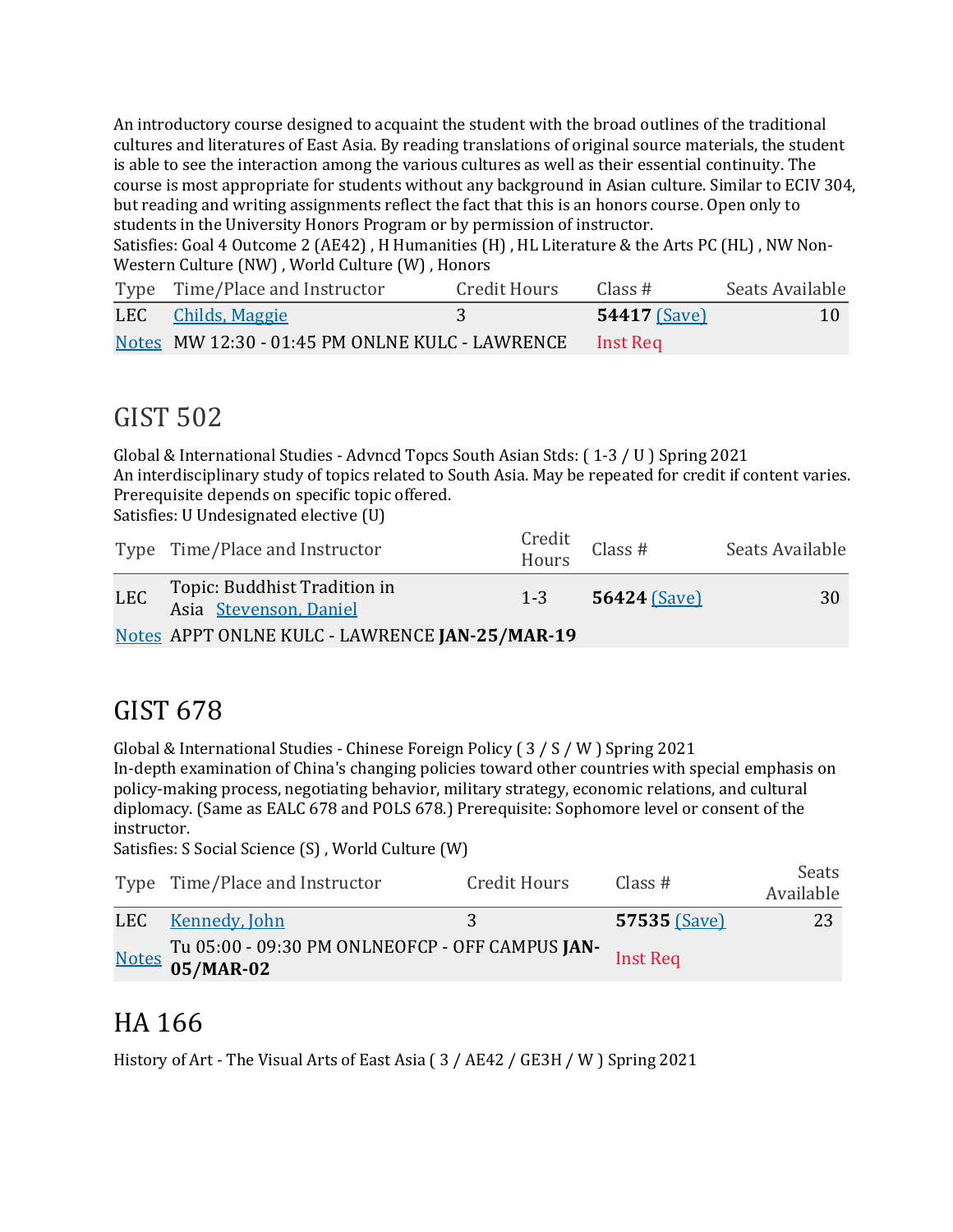This course examines major forms of artistic expression in China, Korea, and Japan. Discussions introduce basic art concepts, the themes and purposes of art, and different art styles in East Asia from ancient times to the present. Students develop critical skills through analyzing, writing about, and talking about art and East Asian cultures. Students also learn about important museums in North America and Asia. No prior knowledge of art history or East Asia expected. Not open to students with credit in HA 165.

Satisfies: Goal 4 Outcome 2 (AE42), Goal 3 Arts and Humanities (GE3H), World Culture (W)

| Type | Time/Place and Instructor                      | Credit Hours Class # |                | Seats<br>Available |
|------|------------------------------------------------|----------------------|----------------|--------------------|
| LEC  | <b>Gao, Ruiving</b>                            | 3                    | $51426$ (Save) | 25                 |
|      | Notes APPT ONLNE KULC - LAWRENCE JAN-25/MAR-19 |                      |                |                    |
| LEC  | Gao, Ruiying                                   | 3                    | 54099 (Save)   | 25                 |
|      | Notes APPT ONLNE KULC - LAWRENCE MAR-22/MAY-14 |                      |                |                    |

#### HA 344

History of Art - Manga: Histories and Theories  $(3/H)$  Spring 2021

Manga (Japanese comics) have long been an extremely popular and influential medium in Japan and internationally. Manga offer engaging narratives and visual imagery revealing central concerns not only of Japanese culture, history, society and politics, but also of the global cultural industry. The medium has been studied through various disciplinary lenses ranging from art history to visual culture and media studies, literature, sociology, and anthropology. Through the examination of several manga artists and works from the late 19th century to the present as well as reading a broad range of scholarship, this course explores the major issues addressed and theoretical approaches used in the interdisciplinary study of manga. The course is taught at the 300 and 500-levels with additional work required at the 500-level. Not open to students with credit in HA 544. (Same as EALC 344.) Satisfies: H Humanities (H)

| Type Time/Place and Instructor                 | Credit Hours | Class#         | Seats Available |
|------------------------------------------------|--------------|----------------|-----------------|
| LEC Kaneko, Maki                               |              | $58105$ (Save) | 25              |
| Notes APPT ONLNE KULC - LAWRENCE MAR-22/MAY-14 |              |                |                 |

### HA 347

History of Art - Ceramics of East Asia  $(3/H/NW)$  Spring 2021

This course explores the history of East Asian ceramics from the 10th to the late 20th century. Using critical approaches from art history, anthropology, sociology, literature, and materials science, students discuss the historiography and connoisseurship as well as the production, design, and consumption of ceramics such as Yaozhou celadon, Temmoku and Raku tea bowls, stamped and slipbrushed Punch'?ng ware, and Ming blue-and-white porcelain. This is a hybrid course, which means that most of the material and assignments of the course are online. However, students are required to participate in 6-7 field trips, including trips to the Spencer Museum of Art, the kilns located on campus, and a demonstration of the Japanese tea ceremony. This course is offered at the 300 and 500 level with additional assignments at the 500 level. Not open to students with credit in HA 547. Satisfies: H Humanities (H), NW Non-Western Culture (NW)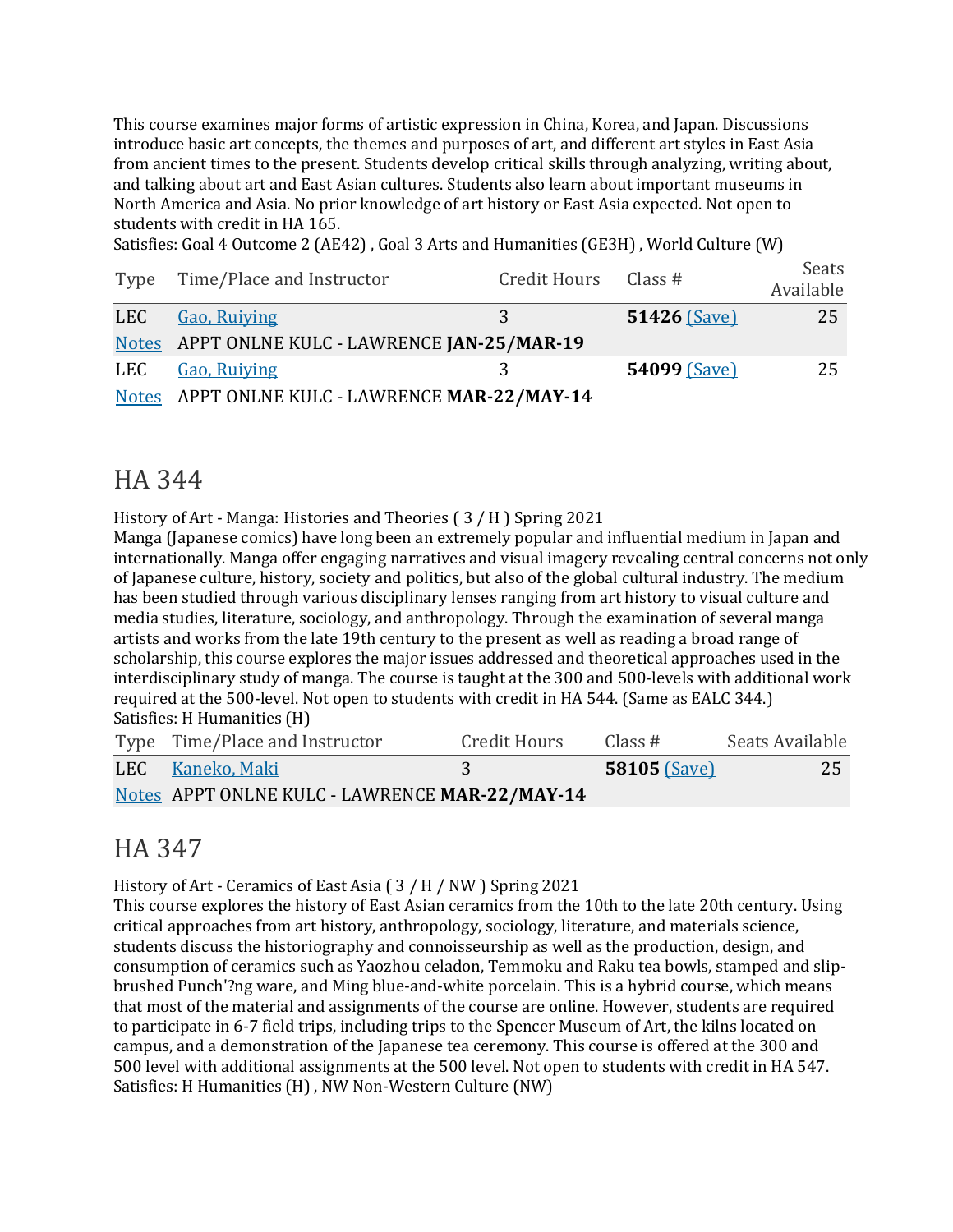| Type Time/Place and Instructor                  | Credit Hours | Class #             | Seats Available |
|-------------------------------------------------|--------------|---------------------|-----------------|
| LEC Stiller, Maya                               | 3            | <b>58884 (Save)</b> | 25              |
| Notes MW 09:30 - 10:45 AM ONLNE KULC - LAWRENCE |              |                     |                 |

### HA 385

History of Art - The Art of Buddhism ( $3/H/W$ ) Spring 2021

A survey of Buddhist visual arts (architecture, sculpture, and painting) of India, China, Japan, and Korea. Through an examination of the history of Buddhist art interpreted from visual, historical, social, and political perspectives, the course enables students to analyze a wide range of Buddhist art forms within their regional contexts. Students will also consider how Buddhist-related material functions within museums and engage with local collections. The course is taught at the 300 and 500levels with additional work required at the 500-level. Not open to students with credit in HA 585. (Same as EALC 385.)

Satisfies: H Humanities (H), World Culture (W)

| Type Time/Place and Instructor               | Credit Hours Class # |              | Seats Available |
|----------------------------------------------|----------------------|--------------|-----------------|
| LEC Zhu, Pinyan                              |                      | 55577 (Save) | 25              |
| Notes MW 11:00 - 12:15 PM LIN 412 - LAWRENCE |                      |              |                 |

### HA 388

History of Art - Mdrn&Cntmpry Visual Arts Japan  $(3/H)$  Spring 2021

This course covers Japanese visual arts from the Meiji era (1868-1912) through the present day. The course is designed thematically as well as chronologically, and examines painting, sculpture and architecture focusing on both socio-political contexts and artistic concerns that emerged at certain times in recent Japanese history. The aim of this course is to provide first-hand knowledge of Japanese modern and contemporary visual arts as well as an in-depth consideration of some of the key issues attached to Japan's modernization and modernity. The course is taught at the 300 and 500-levels with additional work required at the 500-level. (Same as EALC 388.) Satisfies: H Humanities (H)

| Type Time/Place and Instructor              | Credit Hours | Class #      | Seats Available |
|---------------------------------------------|--------------|--------------|-----------------|
| LEC Raina, Vidhita                          |              | 58093 (Save) | 30              |
| Notes MW 12:30 - 01:45 PM KSUN MAL LAWRENCE |              |              |                 |

### HA 544

History of Art - Manga: Histories and Theories (3 / H ) Spring 2021

Manga (Japanese comics) have long been an extremely popular and influential medium in Japan and internationally. Manga offer engaging narratives and visual imagery revealing central concerns not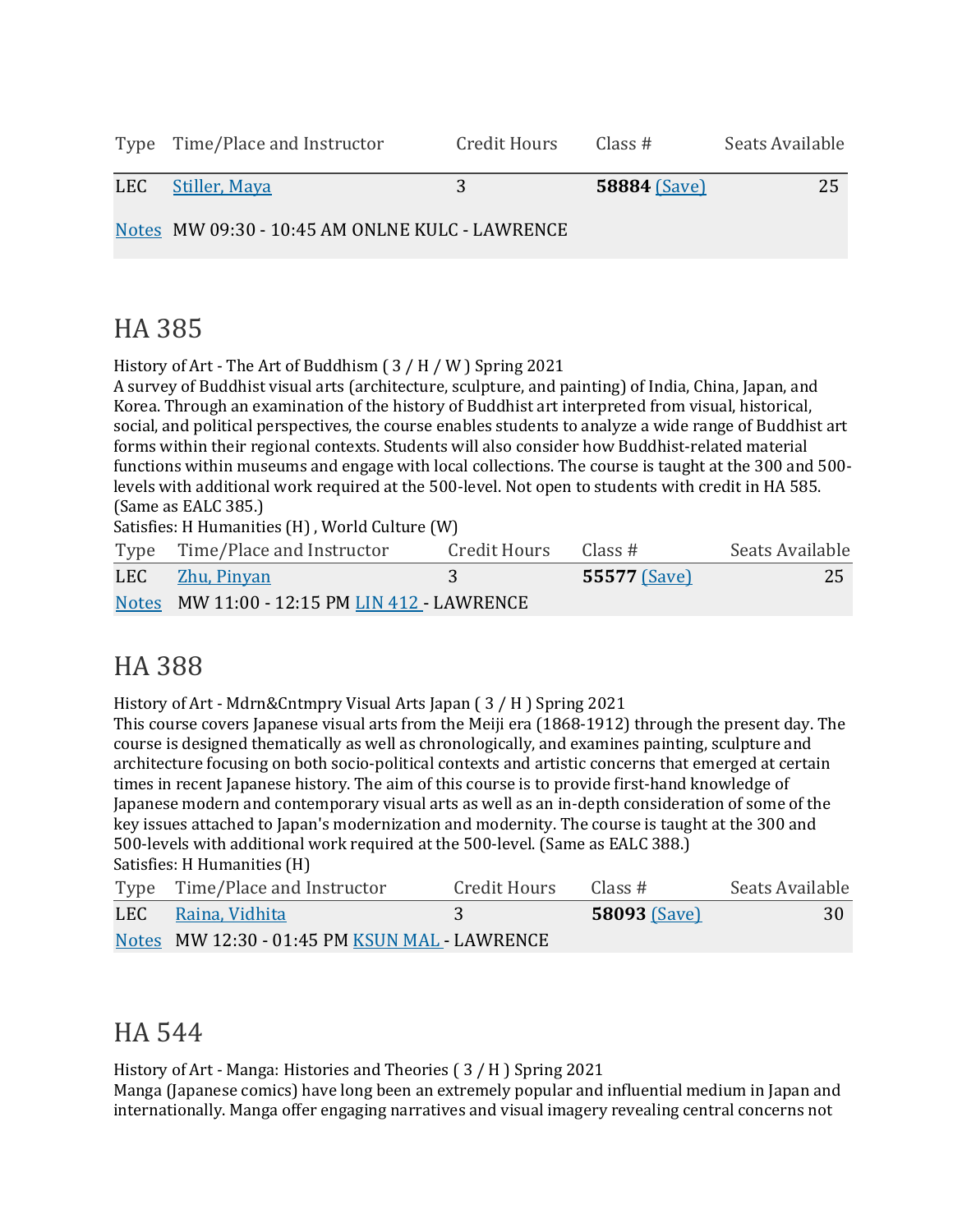only of Japanese culture, history, society and politics, but also of the global cultural industry. The medium has been studied through various disciplinary lenses ranging from art history to visual culture and media studies, literature, sociology, and anthropology. Through the examination of several manga artists and works from the late 19th century to the present as well as reading a broad range of scholarship, this course explores the major issues addressed and theoretical approaches used in the interdisciplinary study of manga. The course is taught at the 300 and 500-levels with additional work required at the 500-level. Not open to students with credit in HA 344. Prerequisite: A college level introduction to Asian art history or Asian studies, or consent of instructor. Satisfies: H Humanities (H)

| Type Time/Place and Instructor                 | Credit Hours | Class #        | Seats Available |
|------------------------------------------------|--------------|----------------|-----------------|
| LEC Kaneko, Maki                               |              | $58106$ (Save) | 25              |
| Notes APPT ONLNE KULC - LAWRENCE MAR-22/MAY-14 |              |                |                 |

### HA 547

History of Art - Ceramics of East Asia ( $3/$  H / NW ) Spring 2021

This course explores the history of East Asian ceramics from the 10th to the late 20th century. Using critical approaches from art history, anthropology, sociology, literature, and materials science, students discuss the historiography and connoisseurship as well as the production, design, and consumption of ceramics such as Yaozhou celadon, Temmoku and Raku tea bowls, stamped and slipbrushed Punch'?ng ware, and Ming blue-and-white porcelain. This is a hybrid course, which means that most of the material and assignments of the course are online. However, students are required to participate in 6-7 field trips, including trips to the Spencer Museum of Art, the kilns located on campus, and a demonstration of the Japanese tea ceremony. This course is offered at the 300 and 500 level with additional assignments at the 500 level. Not open to students with credit in HA 347. Prerequisite: A college level introduction to Asian art history or Asian studies, or consent of instructor.

Satisfies: H Humanities (H), NW Non-Western Culture (NW)

| Type Time/Place and Instructor                  | Credit Hours | Class #             | Seats Available |
|-------------------------------------------------|--------------|---------------------|-----------------|
| LEC Stiller, Maya                               |              | <b>58885 (Save)</b> | <b>25</b>       |
| Notes MW 09:30 - 10:45 AM ONLNE KULC - LAWRENCE |              |                     |                 |

### HA 550

History of Art - Capstone in Art History: ( $3$  / AE61 / BGSC / H ) Spring 2021

An advanced course dedicated to the in-depth study of special topics in art history. Students conduct research on a question within the parameters of the course topic and produce a research product that integrates knowledge from within the discipline of art history or in combination with other disciplines to generate new ideas. May be repeated for credit if content varies. Prerequisite: Junior or senior standing and twelve hours of art history, or consent of the instructor.

Satisfies: Goal 6 Outcome 1 (AE61), BGS Career Course (BGSC), H Humanities (H)

| Type Time/Place and Instructor                   | Credit Hours Class # |                | Seats Available |
|--------------------------------------------------|----------------------|----------------|-----------------|
| LEC Topic: Ceramics of East Asia Stiller, Maya 3 |                      | $50558$ (Save) | 5               |
| Notes MW 09:30 - 10:45 AM ONLNE KULC - LAWRENCE  |                      | Inst Req       |                 |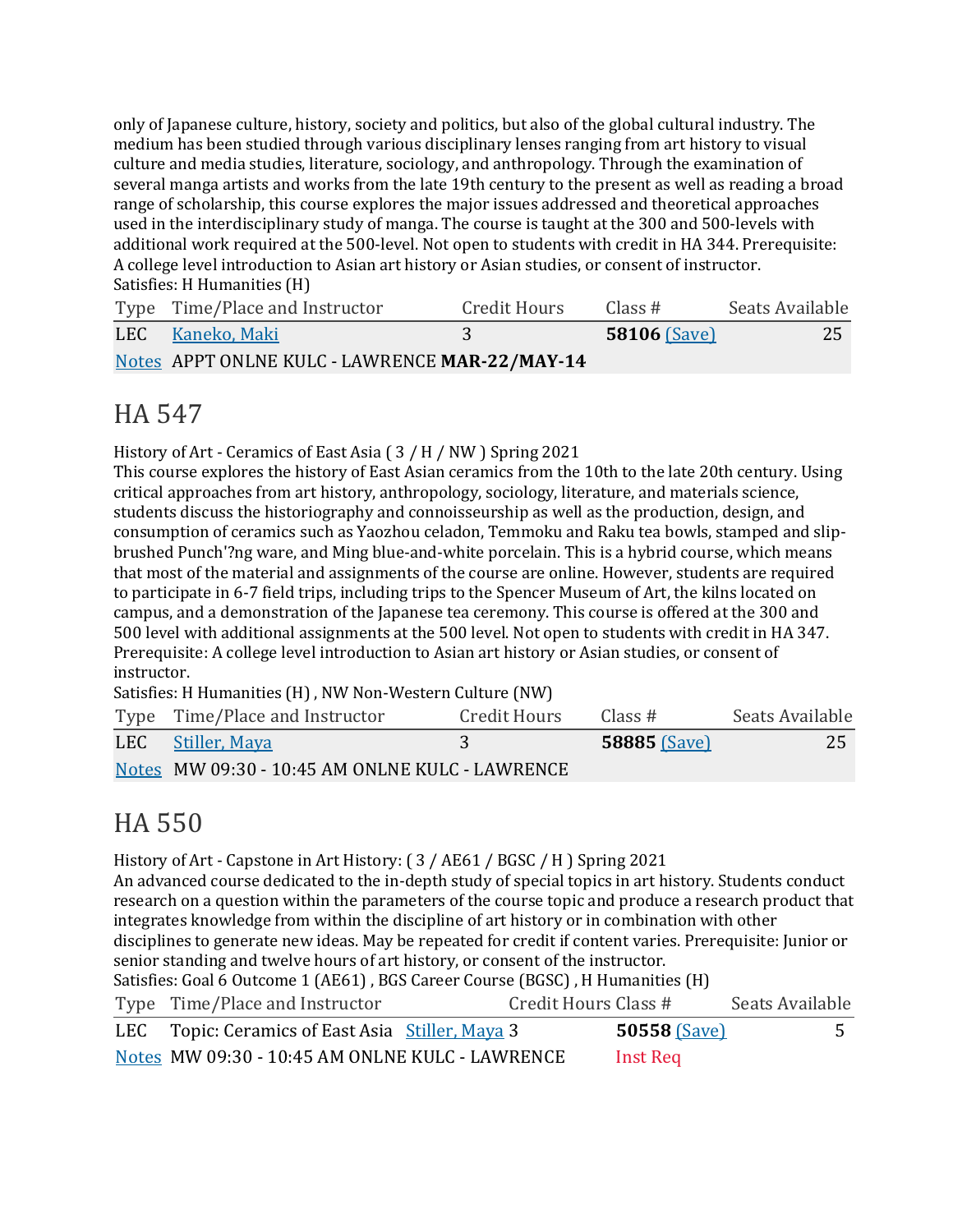### **HIST 350**

History - The Korean War, 1950-1953 ( $3/$  H ) Spring 2021

An examination of the origins, pattern of development, and legacy of this still unsettled conflict, which in many ways set the tone for the entire post-1945 era of the Cold War. Points of emphasis will include the motives and policies of the major participants (Koreans, Americans, Chinese, and Soviets), as well as the effects of the war on their domestic politics and foreign policy positions. Satisfies: H Humanities (H)

| Type Time/Place and Instructor               | Credit Hours | Class #             | Seats Available |
|----------------------------------------------|--------------|---------------------|-----------------|
| LEC Lewis, Adrian                            |              | <b>49489 (Save)</b> | 45              |
| Notes MW 11:00 - 12:15 PM RIT 164 - LAWRENCE |              |                     |                 |

#### **HIST 390**

History - Topics in Non-Western History: (3/H) Spring 2021

A study of a specialized theme or topic in non-Western History. Students will examine major issues and methods of historical study through the study of a specific historical period or topical area. This course grants HIST Category II credit. May be repeated for credit when topic varies.

Satisfies: H Humanities (H)

|            | Type Time/Place and Instructor                                                                               | Credit<br>Hours | Class $#$    | Seats<br>Available |
|------------|--------------------------------------------------------------------------------------------------------------|-----------------|--------------|--------------------|
| LEC        | Topic: Post-Colonial Korea Yun, Kyoim                                                                        | 3               | 57237 (Save) | 20                 |
|            | Notes MW 03:00 - 04:15 PM ONLNE KULC - LAWRENCE                                                              |                 |              |                    |
| <b>LEC</b> | Topic: Modern Korean & Culture Murata,<br><b>Daisuke</b>                                                     | 3               | 58848 (Save) | 25                 |
|            | APPT ONLNE KULC - LAWRENCE JAN-25/MAR-19<br>Notes W 06:00 - 07:15 PM ONLNE KULC - LAWRENCE JAN-<br>25/MAR-19 |                 |              |                    |
| <b>LEC</b> | Topic: Modern Korean & Culture Murata,<br><b>Daisuke</b>                                                     | 3               | 58849 (Save) | 25                 |
|            | APPT ONLNE KULC - LAWRENCE MAR-22/MAY-14<br>Notes W 06:00 - 07:15 PM ONLNE KULC - LAWRENCE MAR-<br>22/MAY-14 |                 |              |                    |

### **HIST 584**

History - Modern China  $(3 / AE42 / H / NW / W)$  Spring 2021

An intensive survey of China's history from the early 19th century to the present. Key topics include the decline of the traditional system, the rise of communism, the Maoist era, and the tensions of change and control in the 1980s and 1990s. (Same as EALC 584.)

Satisfies: Goal 4 Outcome 2 (AE42), H Humanities (H), NW Non-Western Culture (NW), World Culture (W)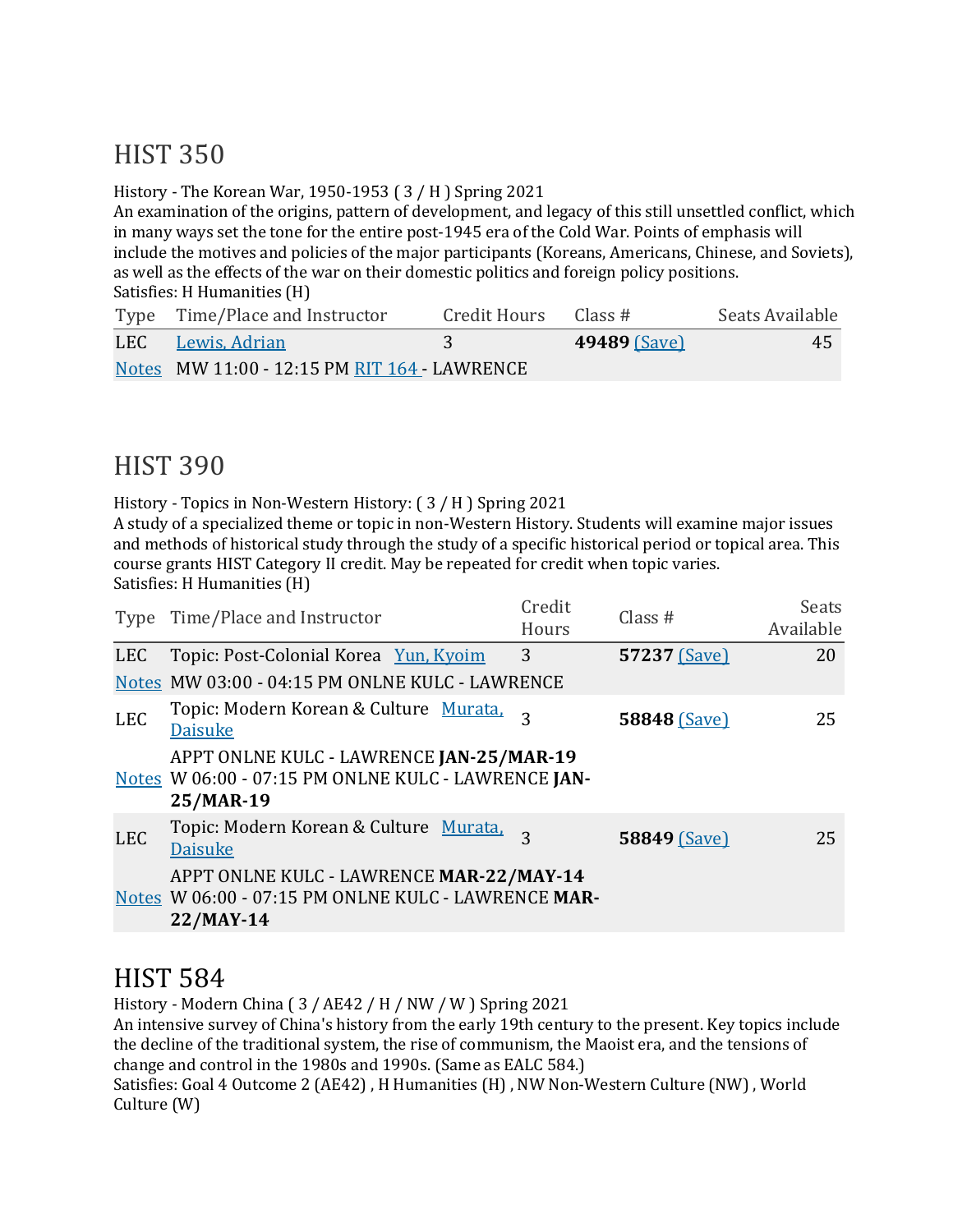| Type         | Time/Place and Instructor                                             | Credit Hours Class # |                     | Seats Available |
|--------------|-----------------------------------------------------------------------|----------------------|---------------------|-----------------|
| <b>LEC</b>   | Greene, Megan                                                         | 3                    | 57750 (Save)        | 17              |
| <b>Notes</b> | Tu 09:30 - 10:45 AM WES 4008 - LAWRENCE<br>APPT ONLNE KULC - LAWRENCE |                      |                     |                 |
| <b>LEC</b>   | Greene, Megan                                                         | 3                    | <b>58042 (Save)</b> | 17              |
| <b>Notes</b> | Th 09:30 - 10:45 AM WES 4008 - LAWRENCE<br>APPT ONLNE KULC - LAWRENCE |                      |                     |                 |

#### **HIST 603**

History - History of Tibet ( $3$  / AE42 / H / NW ) Spring 2021

This course surveys the cultural and political history of Tibet from the eighth to the twentieth century. Through readings, lectures, and discussions, students gain familiarity with the dominant features of Tibetan civilization. Topics include the relationship between Tibet and the civilizations of India and China, Tibetan Buddhism, and the tensions between the struggle for Tibetan independence versus claims of Chinese sovereignty. The course also considers the Tibetan diaspora and the reception of knowledge about Tibetan civilization in the West. Satisfies: Goal 4 Outcome 2 (AE42), H Humanities (H), NW Non-Western Culture (NW)

| Type Time/Place and Instructor                 | Credit Hours | Class #             | Seats Available |
|------------------------------------------------|--------------|---------------------|-----------------|
| LEC Rath, Eric                                 |              | <b>57751 (Save)</b> | 35              |
| Notes APPT ONLNE KULC - LAWRENCE MAR-22/MAY-14 |              |                     |                 |

### HUM 524

Humanities - Chinese Thought  $(3/H/NW/W)$  Spring 2021

This course focuses on questions about virtue (human excellence) and the nature of a good human life. After introducing contemporary philosophic debates about virtue and the good life, we will use philosophic methods to unearth the views that are embedded in classical Chinese Confucian, Daoist, and Buddhist texts. Students will learn to use contemporary philosophy to enrich their

understanding of historical texts and develop their own views in light of the disagreements that divide Confucians, Daoists, Buddhists, Stoics, Aristotelians, and Kantians. Not open to students with credit in EALC 132. (Same as EALC 642 and PHIL 506.) Prerequisite: Eastern civilization course or a course in Asian history or a distribution course in philosophy.

| Satisfies: H Humanities (H), NW Non-Western Culture (NW), World Culture (W) |                                                |              |                     |                 |
|-----------------------------------------------------------------------------|------------------------------------------------|--------------|---------------------|-----------------|
|                                                                             | Type Time/Place and Instructor                 | Credit Hours | Class #             | Seats Available |
|                                                                             | LEC Cokelet, Bradford                          | 37           | <b>52453 (Save)</b> | 12              |
|                                                                             | Notes MWF 11:00 - 11:45 AM WES 4062 - LAWRENCE |              |                     |                 |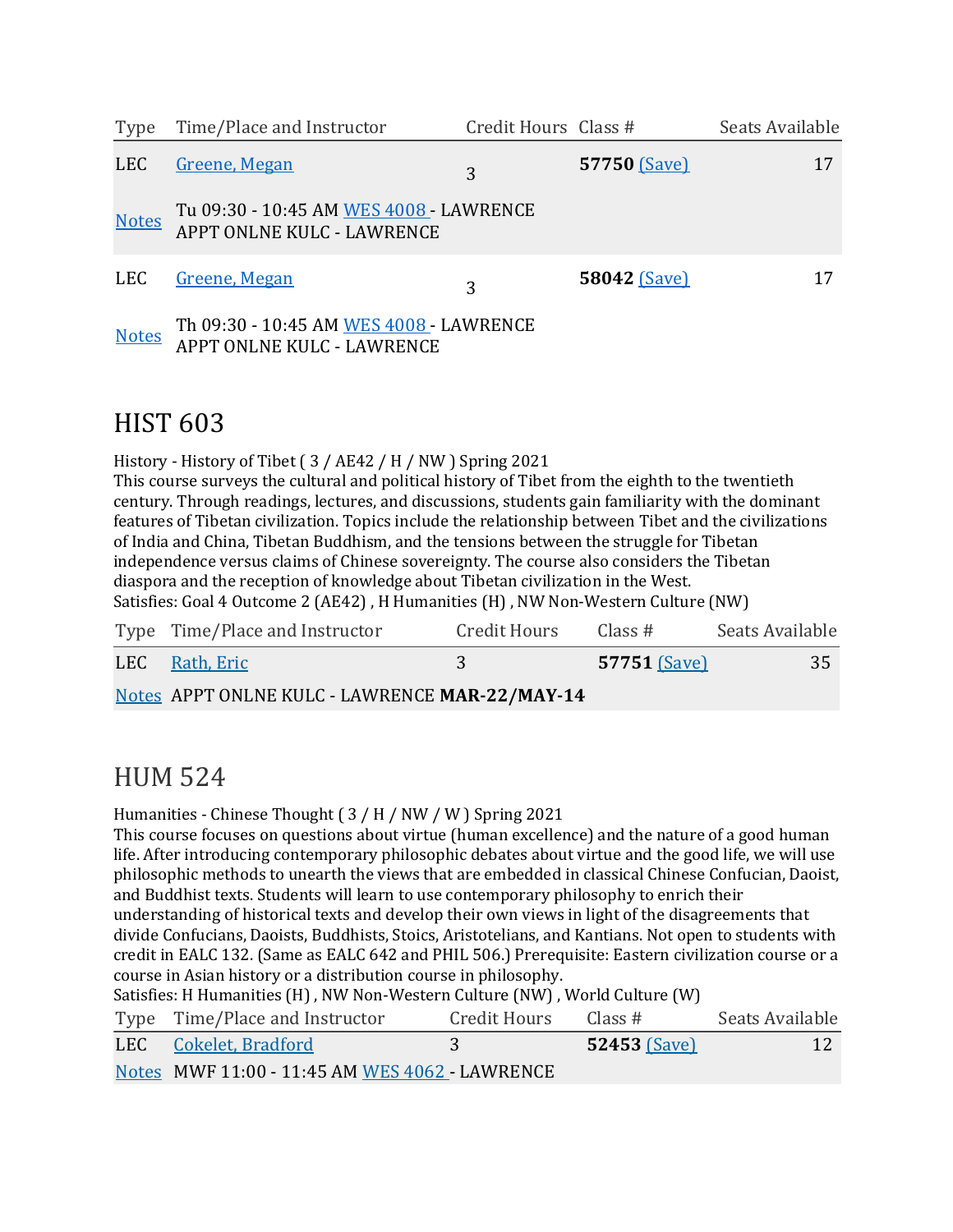# IBUS 410

International Business - Intro to Internationl Business ( $3$  / AE42 ) Spring 2021

This course provides an overview of the international business environment and explores its implications for firms and managers. Students will analyze the political, economic, legal and sociocultural forces that shape the conduct of business in and across divergent cultural and institutional settings and examines theories and trends in international trade and investment from the perspective of a manager doing business across borders. Not open to students with credit in BBA 307. Prerequisite: ECON 144 or ECON 145. Enrollment restricted or permission of the instructor. Satisfies: Goal 4 Outcome 2 (AE42)

|     | Type Time/Place and Instructor   | Credit Hours Class $#$ |                     | Seats Available |
|-----|----------------------------------|------------------------|---------------------|-----------------|
| LEC | Birch, Melissa                   |                        | <b>47861 (Save)</b> | 40              |
|     | Notes APPT ONLNE KULC - LAWRENCE |                        |                     |                 |

### IBUS 462

International Business - Comparatve&Cross-Cultural Mgmt (3 / AE42 ) Spring 2021 This course examines in depth how culture, in all its aspects, is the major determinant of successful organizational performance and management practices in the global workplace. This is accomplished by comparing and contrasting various cultural norms and values, and demonstrating how those differences impact business in the areas of communication (verbal and nonverbal), relationship building, the role of the manager, the functioning of teams and group dynamics, negotiation, conflict resolution, and decision making. Students will also examine the influences of culture on legal and governmental considerations in business, organization structures and corporate culture. The basis for cultural norms and comparisons used in this course are drawn from all areas of the world. The emphasis is on developing the awareness and skills necessary for managing multicultural diversity in both domestic and international settings. Prerequisite: Corequisite: MGMT 310 or MGMT 311 or permission of the instructor. Enrollment restricted. Satisfies: Goal 4 Outcome 2 (AE42)

Type Time/Place and Instructor Credit Hours Class # Seats Available LEC Galindau, Daniel 3 **45730** (Save) 18 Notes MW 02:30 - 03:45 PM CAPF 1120 - LAWRENCE

### IBUS 480

International Business - International Management (3 / AE42 ) Spring 2021 This course provides an overview of the essential managerial issues that firms and individuals will confront and must master to successfully operate in the international business setting. This is accomplished by introducing the student to an array of practical concepts, analytical frameworks and vital managerial techniques that will be useful to the international manager. Specific topics covered include the role of culture in global business, ethics and social responsibility in a multicultural setting,